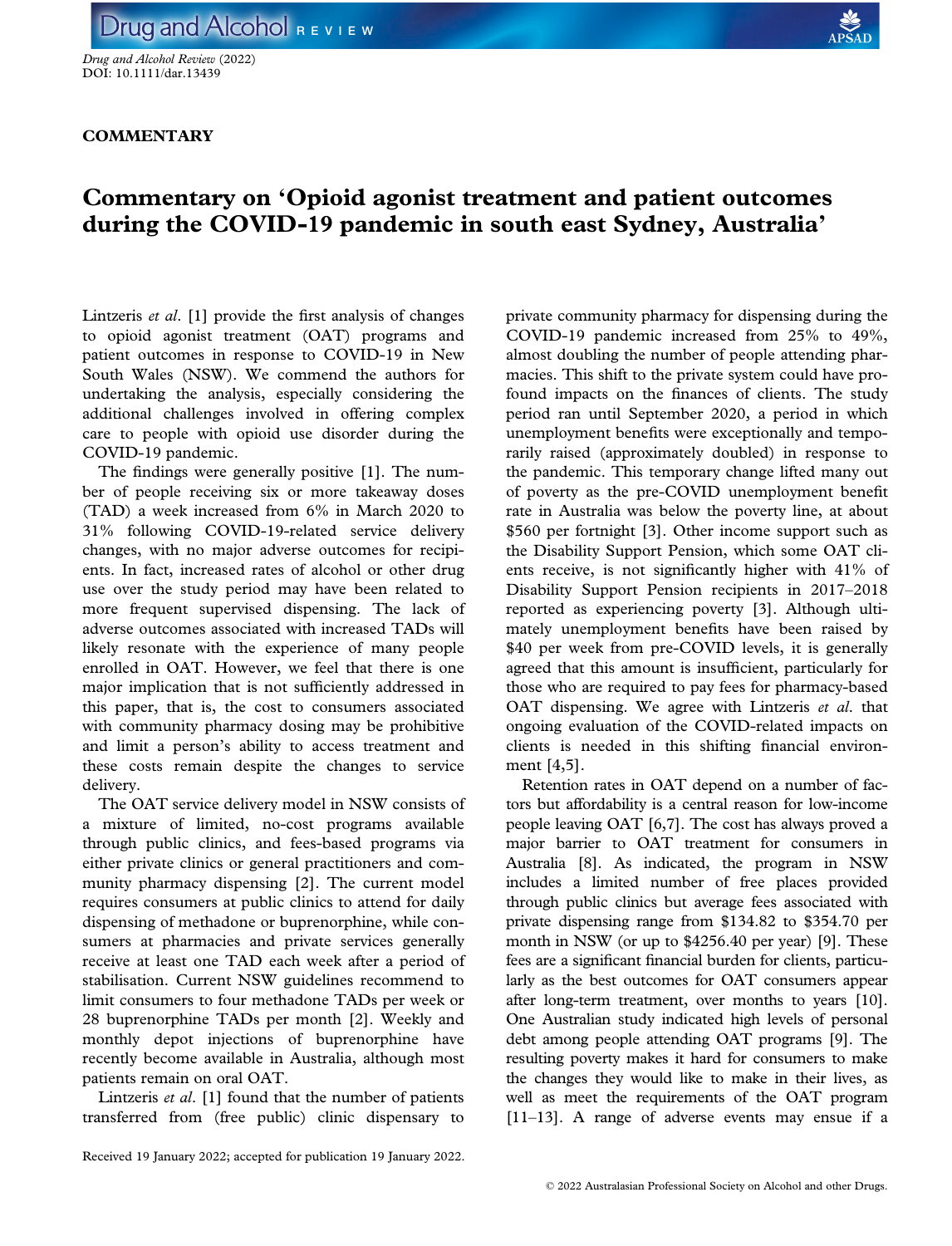consumer misses a dose and experiences withdrawal, such as using other opioids such as heroin or contracting a blood-borne virus if the person cannot access clean injecting equipment [14,15]. Notably, the risk of overdose is highest when ceasing OAT, signifying the importance of retention in treatment [16].

There is an expectation from some quarters that consumers at a public program ought to move on to private clinic or pharmacy once they have stabilised, in order to make place for people entering the program [17]. This expectation ignores the fact that consumers may want to move to pharmacy-based dispensing and have access to TADs, but it is not always possible for those of limited incomes who may be living in poverty. Access to TADs leads to a range of benefits, including reduced travel time, potentially better protection of confidentiality, as well as less tangible gains related to feelings of 'normality' and having flexibility in daily life patterns [13]. In the UK, services that offer flexibility and allow people to selfregulate their doses, have significantly helped their consumers move towards achieving their goals [18]. The restricted provision of TADs has the potential to reduce personal autonomy as a result of a person's socioeconomic status. The decision to provide clients with TADs should be based on clinical indication and client goals. However, the utilisation of TADs in NSW often appears to be based on a consumer's ability to pay. One simple way to address this issue would be to shift our models of care to allow public clinics to provide TADs. This is not to say that there is anything inherently wrong with private institutions like community pharmacies charging for services, but the anomaly of direct payment of OAT dispensing fees (unlike other medications) for clients who often experience poverty means that more needs to be done to ensure that these more vulnerable clients have equitable access to services without the pressure to move to a user-pays service.

Lintzeris et al. [1] propose a departure from a model of care based on supervised dispensing, something that Australian OAT consumers have been suggesting for some time [19]. Unlike other countries, the OAT program in Australia is heavily reliant upon supervised daily dispensing. But the NSW OAT Clinical Guidelines also state that supervised daily dispensing is 'intrusive and not compatible with community reintegration through activities such as work or study' [20]. Daily dispensing provides little flexibility, as one OAT consumer said, 'It is not normal to have come to a clinic every day' [12].

Lintzeris et al.'s [1] analysis supports the safe provision of six or more TADs a week as no adverse events were recorded, and we agree with their conclusion that the existing risk assessment process is working well,

although the review does not specify whether TADs were being supplied through community pharmacy or public clinics. But the framework to assess the appropriateness of providing TADs should also include a financial assessment to ascertain whether consumers can afford the fees associated with pharmacy-based dispensing, particularly, in the context of the reduction in unemployment benefits at the start of 2021.

Provided that ongoing reviews are carried out with consumers, and that consumers are aware of the reasons why their TADs might be reduced, there appears to be sufficient reason to allow multiple TADs each week via public clnics. There also needs to be more training and guidance around the provision of TADs as many clinicians are risk averse, for example, some believe that the NSW Clinical Guidelines are legislated [20]. Currently, OAT services in NSW are expected to bear the cost of increased patient numbers while receiving no functional increase to their funding by government. A number of calls have been made to increase funding of drug treatment services [19,21].

Australia's public health system is based on ensuring that health care is available free of charge to those in need. The OAT program caters for one of the most vulnerable groups of people in our society, yet they are expected to pay for their medication. While it is unfair to expect OAT programs to address structural inequality such as poverty, health service providers cannot ignore it either. Services should be modified to meet the needs of clients, including those without the financial freedom to pursue fee-based care.

Ultimately, TADs should be decided based on clinical assessment, and dispensing point should not be a factor. We acknowledge the important role that private clinics and community pharmacies play in the provision of OAT in NSW; however, most consumers cannot afford the associated fees, nor should people of limited means be expected to pay such large proportions of their income for medical treatment. This expectation reduces the ability of the most vulnerable clients to choose the best care for themselves, otherwise, we risk leaving them behind. Future research to assess the feasibility of expanded TAD programs must ensure questions around client ability to pay for TADs are included, and methods allow for those living under the poverty line to be represented.

We hope that the upcoming post-market review of OAT medications will result in them being protected by co-payments and the safety net, to provide parity with other medications provided under the Pharmaceutical Benefits Scheme [22]. However, we would argue that an entirely independent review of how the program is administered across Australia is required. In the meantime, we believe that public clinics in NSW should offer takeaways in accordance with the guidelines until such a